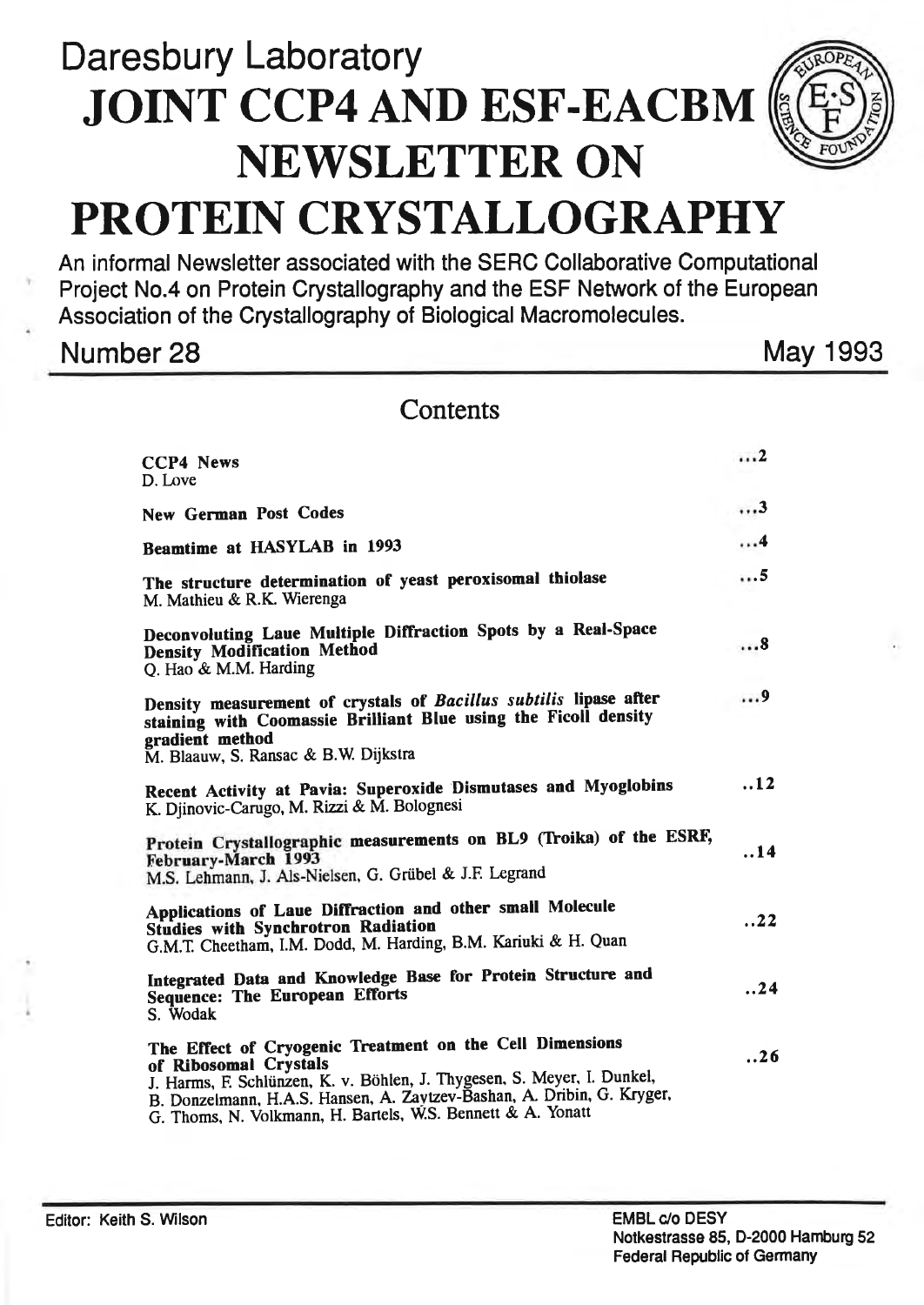## RIBOSOMAL CRYSTALS

Jörg Harms°, Frank Schlünzen°, Klaus von Böhlen°, Jesper Thygesen°, Susanne Meyer°,Ilona Dunkel#, Beate Donzelmann°, Harly A.S. Hansen°, Anat Zaytzev-Bashan ^, Alex Dribin ^, Gitay Kryger ^, Gesine Thoms°, Niels Volkmann°, Heike Bartels°, William S.Bennett° & Ada Yonath ^ °

> ° Max-Planck-Res.-Unit for Ribosomal Structure, Hamburg, Germany # Max-Planck-Institute for Molecular Genetics, Berlin, Germany " Dept. of Structural Biology, Weizmann Inst., Rehovot, Israel

#### **SUMMARY**

We report here our attempts at quantitative assessment of the effect of the shock freezing process on two properties of ribosomal crystals: shrinkage of the cell dimensions and isomorphism. We also refer to qualitative observations concerning the resolution and the mosaic spread of shockfrozen crystals.

Ever since we introduced cryo-temperature crystallographic data collection, we suspected that the inherent flexibility of the ribosome may not only allow significant shrinkage of the unit cell but also may lead to variability in its magnitude. However, independent determination of the cell dimensions of each part of a segmented crystal show that the shock cooling process was rather reproducible and did not harm the isomorphism.

These findings are most important for the continuation of our studies as they decrease our previous concern about the lack of isomorphism which may be caused by the mechanical and chemical stresses involved in the process of shock freezing.

#### I. Introduction

Ribosomes are the universal supramolecular assemblies responsible for the translation of genetic information, encoded in mRNA, into proteins. A typical bacterial ribosome contains more than 250.000 atoms, has a molecular weight of about  $2.3x10<sup>6</sup>$  and a sedimentation coefficient of 70S. It is composed of two subunits of unequal size (small=30S, m.w.:0.85x10<sup>6</sup>, and large=50S, m.w. = 1.45x10<sup>6</sup>), which associate upon the initiation of the biosynthetic process. Bacterial ribosomes contain three chains of rRNA (about 5500 nucleotides), accounting for two thirds of its mass and 57-73 different proteins, depending on the species.

Systematic exploration of crystallization conditions, combined with sophisticated seeding, led to reproducible growth of ordered three-dimensional crystals of ribosomes, their intact subunits, their mutants and their functionally active complexes, diffracting best to 2.9 Å (von Böhlen et al., 1991). All crystals suitable for crystallographic studies are of ribosomal particles from halophilic or thermophilic bacteria, and in all cases, the crystalline ribosomal particles retain their integrity and biological activity for long periods despite their natural tendency to disintegrate rapidly. The large unit cell dimensions and the extremely weak diffracting power of the ribosomal crystals dictate the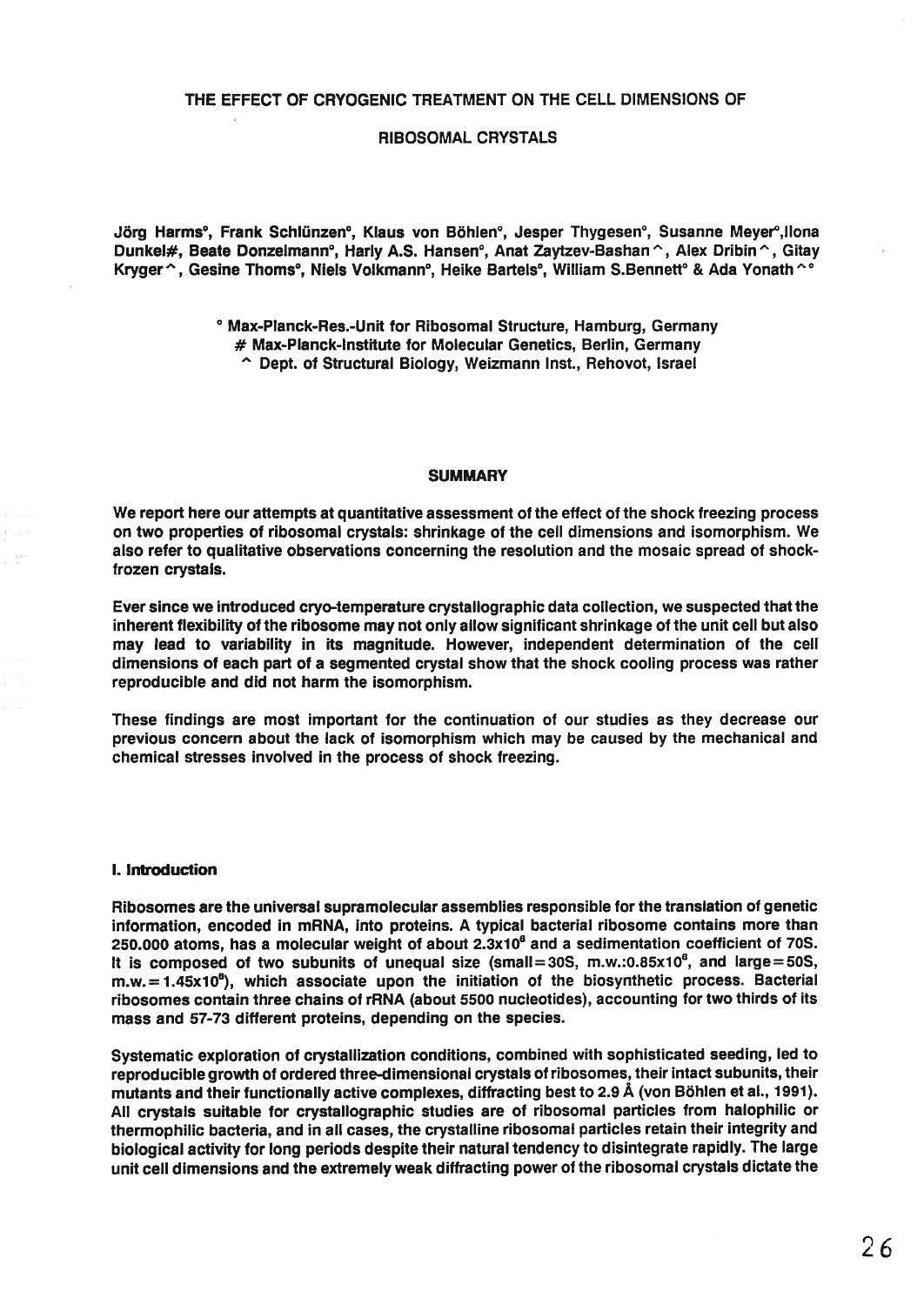use of Intense synchrotron radiation for all steps in data collection, including the characterization ofthe crystals and the search for suitable derivatives (for review see 8erkovitch-Yellin et al., 1992).

At ambient temperatures, the radiation damage of ribosomal crystals is so severe that most of the reflections beyond Bragg spacings of 10-15 Å decay almost instantaneously. Initially, before this property was noticed, this extreme sensitivity led to the incorrect conclusion that the measurable diffraction of all the ribosomal crystals was limited to that resolution. Only after observing the first indications for a higher resolution, a special procedure was designed, according to which precise alignment was skipped and each individual crystal was exposed only once. The combination of randomly oriented crystals, a high mosaic spread and single exposures resulted in wrong assignments of the space group, and, more seriously, in repeated failures to collect complete data sets, even when 263 were exposed (experiment performed at X11/EMBL/DESY, October, 1985).

The radiation damage of the ribosomal crystals was virtually eliminated by collecting the crystallographic data at cryogenic temperatures (about 90-100 K) from shock frozen crystals, immersed in very small amounts of solvents, which, upon COOling, solidify as amorphous materials (Yonath et al., 1988; Hope. et al., 1989; von Böhlen et al., 1991). An experimental procedure was designed to accommodate the unique features of the ribosomal crystals: anisotropic morphology (at least one very thin dimension), extreme softness and high fragility. Prior to COOling, the crystals are transferred to media similar to their original stabilizing solutions, but with somewhat higher viscosity. Often a cryosolvent has to be added to avoid the formation of ice crystals. A thorough empirical search to establish individual pre-cooling treatment for each crystal type was essential. The variables being the type and compositions of the added materials, the fashion of addition and the time course of the treatment (Hope et al., 1989).

All ribosomal crystals obtained so far are soft, flexible and easily deformed. When mounted on glass fibers, as is routinely done for cryo-temperature data collection of crystals of non-biological compounds or for average-size proteins, they bend around the glass fiber and loose their internal order. To suit this we constructed a variety of microspatula which allow mounting crystals in desired orientations. The more elaborate ones are made of double layers of thin glass plates ("double-layer" or "sandwich" spatula). These provide extra protection from drying and from bending stresses resulting from surface tension effects, created upon pulling crystals from the precooling treated stabilizing solution.

Best results were obtained from crystals, immersed in their specific pre-cooling solutions and plunged into liquid propane near its solidifying temperature. A special apparatus was constructed, allowing transfer of the cooled crystals from the propane to the X-ray camera, where they are surrounded by a nitrogen gas stream at cryo-temperature throughout data collection. Under these conditions irradiated frozen ribosomal crystals show no signs of decay over periods longer than the time needed to collect a complete diffraction data set (days or weeks). To resume interrupted diffraction experiments, we constructed a device for preserving irradiated crystals in solid propane/liquid nitrogen chambers for extremely long periods, even a few years. To estimate the influence of the storage at cryo-temperature, the diffraction data of a fresh crystal was compared with those collected after 24 hours of irradiation and after 153 days of storage in solid propane. In both, no intensity changes were detectable.

# 11. The effect of shock freezing on the cell dimensions

For a large number of crystals of biological macromolecule it was shown that the shock COOling treatment effects the unit cell dimensions. In some cases, where these values could be determined at both ambient and cryo-temperature, significant shrinkage, 3-20% of the original length was reported (Shakked et al., 1990).

As most of our serious data collection experiments were carried out with synchrotron radiation at cryo-temperatures, accurate determination of the cell dimensions was not possible. Only a few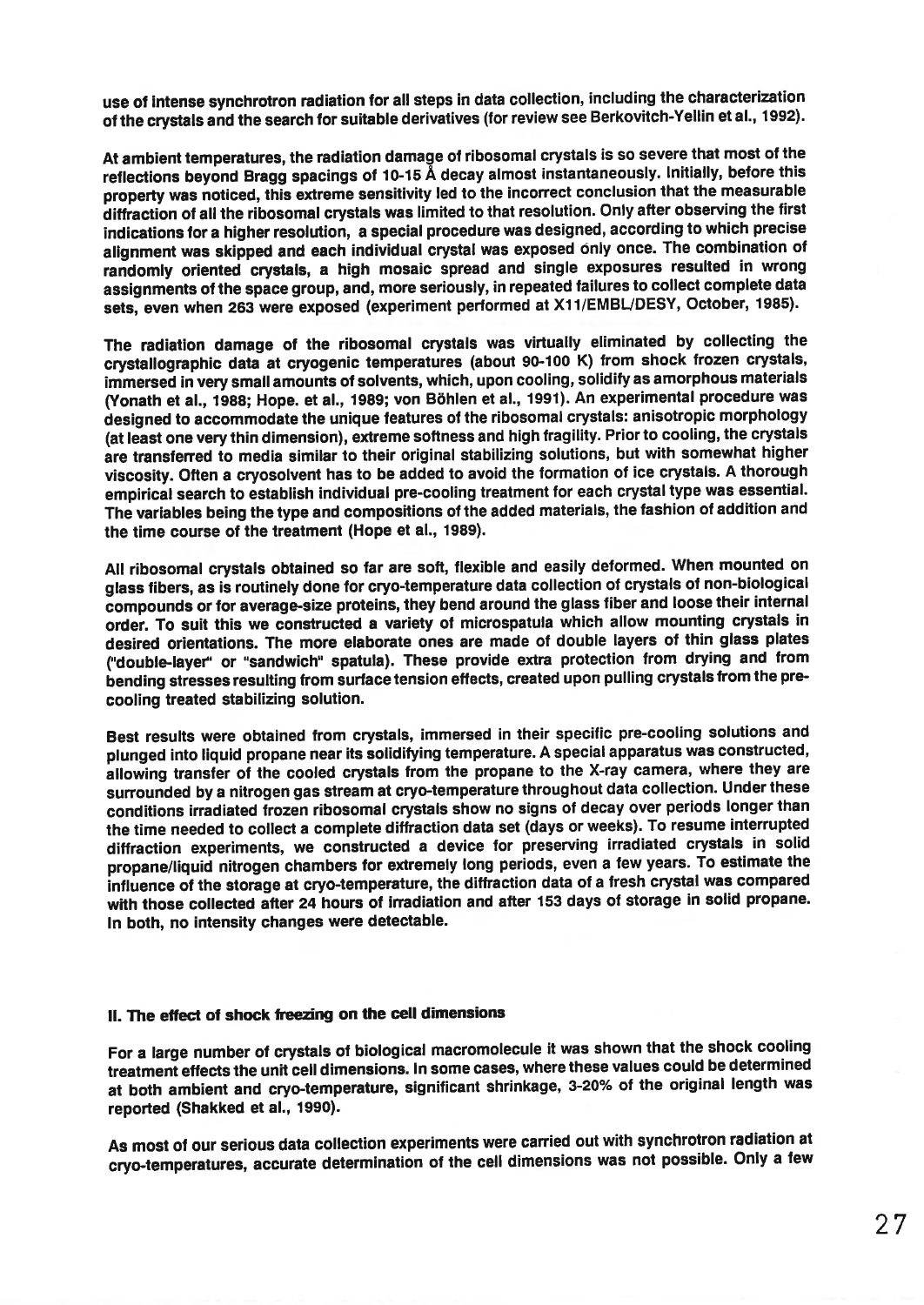months ago were we able to determine the cell dimensions at ambient temperature, from limited data collected to around 10-12 Å, from one crystal of the large ribosomal subunits from Haloarcula marismortui, using the GX21 rotating anode coupled with an imaging plate. In this crystal form (space group C222<sub>1</sub>), the a and the b axes (214 Å and 303 Å respectively) were found to be quite conserved in most of the so far measured crystal, whereas the c axis (around 570 Å), show some variability. Thus, variations of up to 1.5% were commonly observed for it between the frozen crystals.

Comparison of the cell dimensions determined at ambient-temperature with the average values obtained from the shock-frozen crystals by synchrotron radiation, showed shrinkage of up to 2.3% of the a and b axes. The ambient temperature c axis was found to be at the upper level of the average length found for it in frozen crystals. Therefore accurate analysis of the susceptibility of the c axis to the shock cooling procedure is still not possible.

A word of caution is due. These values should be considered as most preliminary, since the ambient temperature cell dimensions were determined from only one crystal and since a change of 1.5% of the c axis amounts to a change of 9 A, which reaches the order of magnitude of the radius of globular proteins of a molecular weight comparable to that of average ribosomal proteins.

### III. The reproducibility of the Freezing Procedures

Previous experience showed that even crystals grown under the same conditions from the same ribosomal preparation may show some variability in the cell dimensions. It was not clear whether this variability is an inherent property or induced by the cooling, since the rather lengthy pre-COOling treatment and the shock freezing, coupled with the inherent flexibility of the ribosome may result in gross structural variability or in apparent changes in cell dimensions.

To address this point, we halved a relatively large crystal of the 50S subunits from H. marismortui, and shocked cooled each of its halves separately. The two halves were positioned in the beam in a similar orientation, and data were collected around the cell axes of each part  $(12^{\circ}$  around the a and b axes of each half). Differences of magnitude (0.25%) similar to the experimental errors in the determination of all cell axes were observed. Therefore it was concluded, that at least for this particular crystal, the shock cooling did not introduce changes. Thus, this preliminary experiment show that the process of shock cooling is rather reproducible, and if indeed it introduces shrinkage or other changes, these are of a similar magnitude in different experiments.

We plan to verify this result by repeating the experiment using crystals of different sizes, cut to even as well as non-even fragments. Unfortunately, the cutting procedure has still to be refined. Currently most of the segmented crystals are somewhat damaged presumably due to the development and propagation of strain caused by the segmentation, although we are experimenting under very fine and mild conditions.

No matter what is the source of the real, or apparent non-isomorphism of the ribosomal crystals, its existence may complicate phasing by methods which rely on difference maps (such as MlR and SIR). The cut crystals may be instrumental for overcoming these problems. Given we achieve smooth and non-damaging cutting, a procedure is currently being developed for collecting pairs (or larger number) of data sets from the same crystal. Thus, one segmented crystal should give rise to both ambient- and cryo-temperatures cell dimensions. Furthermore, for minimizing nonisomorphism effects, native data will be collected from one part of a cut crystals and the other part(s) will be measured after being soaked in solutions of potential heavy atom derivatives as well as of different densities which may facilitate phasing by contrast variation.